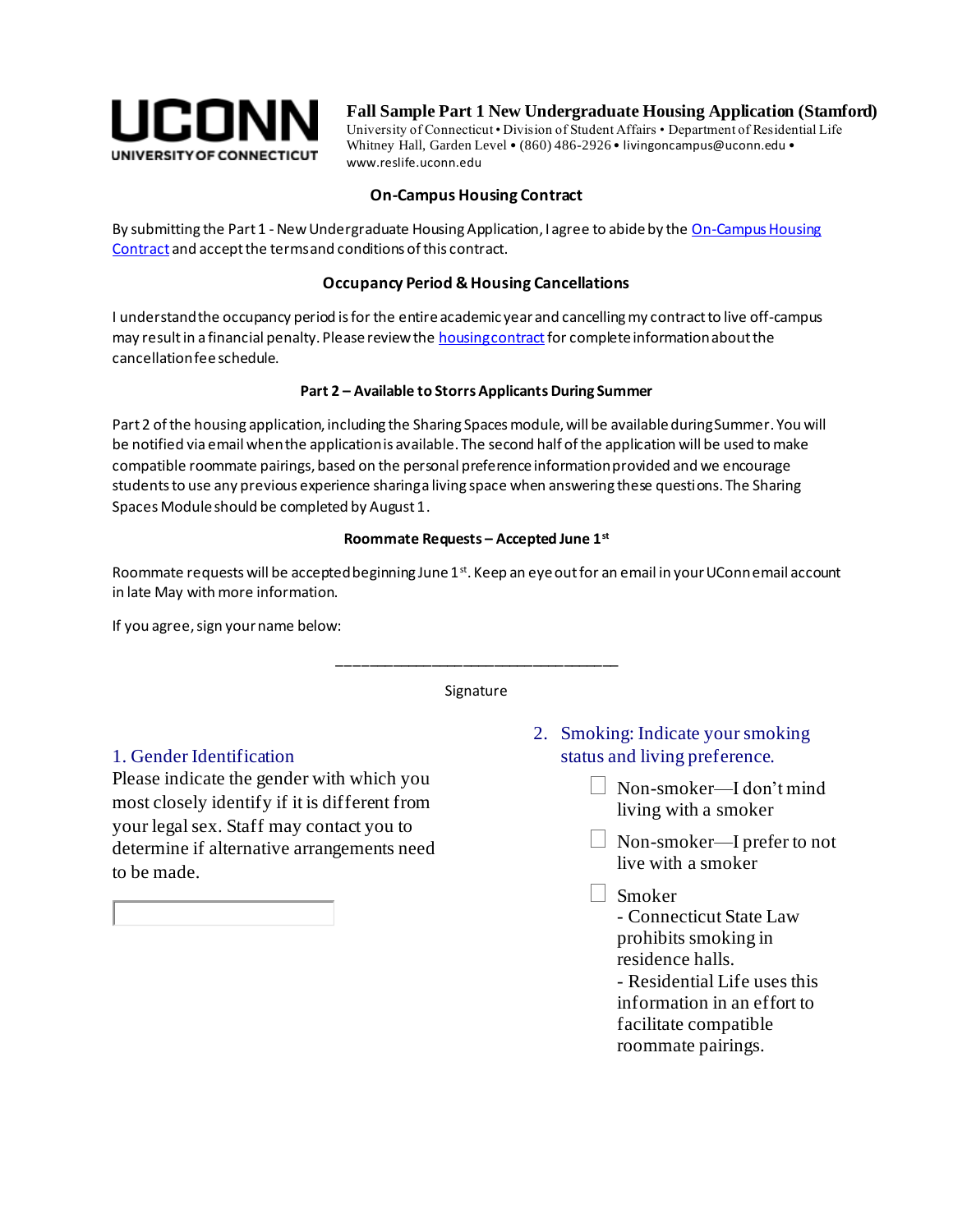- 3. Do you have a medical/health condition or disability that requires a specific housing accommodation? - If yes, contact th[e Center for](http://csd.uconn.edu/)  [Students with Disabilities](http://csd.uconn.edu/) to request an accommodation.
	- **N** Yes  $\Box$  No
- 4. Have you been convicted of a felony, misdemeanor (other than minor traffic violation), or is any such charge pending against you? -If yes, see confirmation email. Housing may be denied to students convicted of a felony/misdemeanor.
	- Yes  $\vert$  No
- 5. Would you like to be contacted by our staff to discuss special housing considerations related to your religion?
	- $\Box$  Yes  $\Box$  No
- 6. Would you like to be contacted by our staff to discuss potentially living in substance free housing?
	- Yes  $\Box$  No
- 7. Housing Rate Preference What is the highest [housing rate](http://reslife.uconn.edu/room-rates/) you prefer to pay?
	- Rate 1 (Standard Shared Bedroom--least expensive)
	- $\Box$  Rate 2 (Premium Shared Bedrom)
	- $\Box$  Rate 3 (Penthouse Shared Bedroom)
	- Rate 4 (Oversized Penthouse Shared Bedroom--most expensive)
- 8. Cell Phone Number (US Domestic Phone Numbers Only):
- 9. Cell Phone Provider/Company - Used to send occasional text messages - Standard messaging rates apply. Alltel AT&T Boost Consumer Cellular □ Cricket MetroPCS  $\Box$ Nextel Republic Wireless Simple Mobile □ Sprint □ Straight Talk  $\Box$ Ting □T-Mobile US Cellular Verizon Virgin Mobile USA
- 10.If your cell phone carrier is not on the list, please indicate the company so we can work with our software vendor to add it to our list.
- 11. Opt out of Text Messages -Indicate "Yes" to opt out of text messages from Residential Life.
	- **N** Yes
	- $\vert$  No